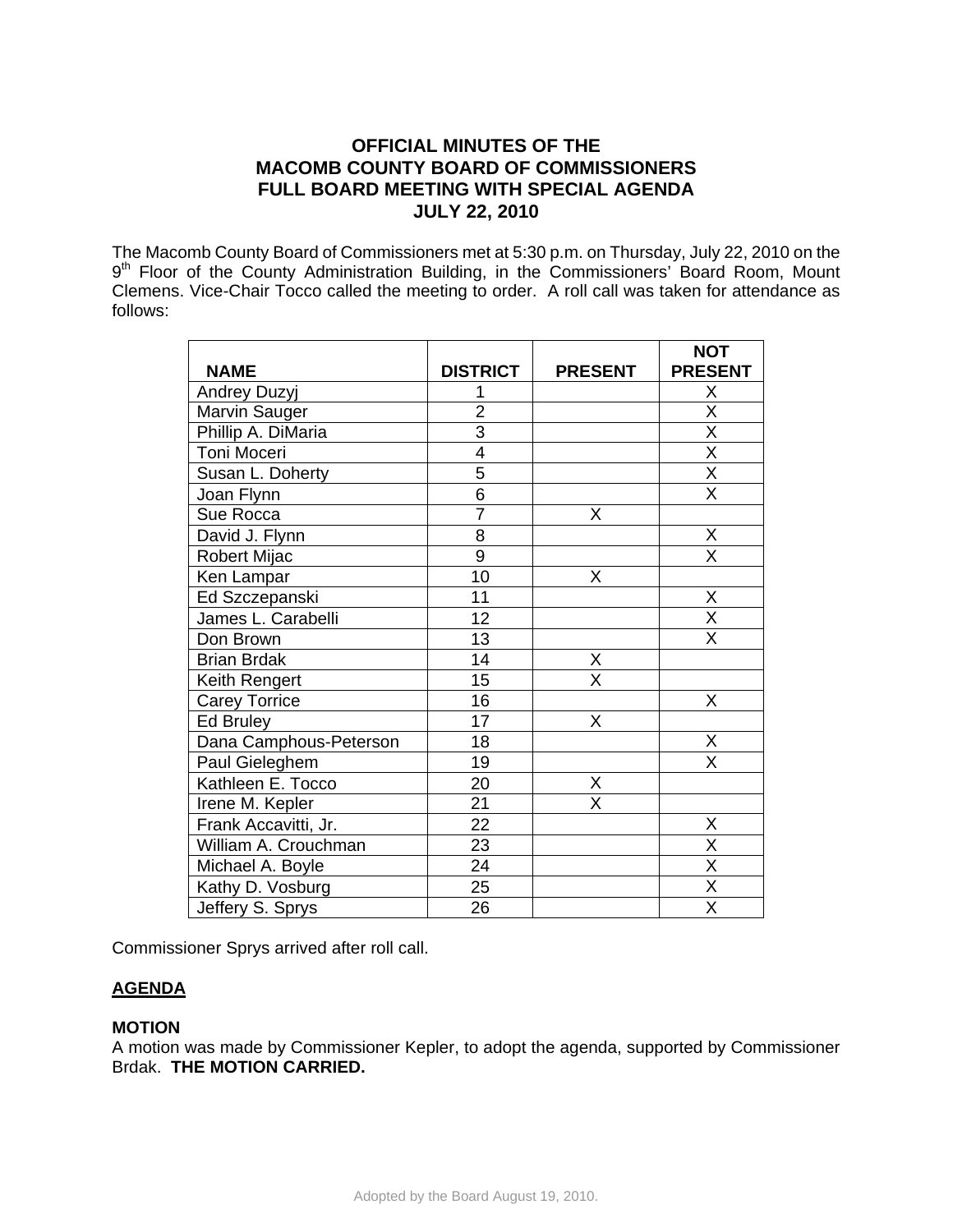### **PUBLIC PARTICIPATION**

None

### **INTERVIEWS OF CANDIDATES FOR BOARDS & COMMISSIONS APPOINTMENTS**

#### Board Appointment

- a) Community Corrections Advisory Board Two vacancies for unfulfilled terms: 1-Business Community rep; term upon appointment to March 31, 2011 1 application received: Grace Shore – not present
	- 1-Police Chiefs rep; term upon appointment to March 31, 2012 1 application received: Chief Fred Posavetz – not present
- b) Veterans Affairs Commission 1 vacancy for 4-year term August 1, 2010 to July 31, 2014
	- 1 application received: Fred Warner - present

### **NEW BUSINESS**

None

**PUBLIC PARTICIPATION** None

# **ROLL CALL**

|                      |                 |                | <b>NOT</b>     |
|----------------------|-----------------|----------------|----------------|
| <b>NAME</b>          | <b>DISTRICT</b> | <b>PRESENT</b> | <b>PRESENT</b> |
| Andrey Duzyj         |                 |                | X              |
| <b>Marvin Sauger</b> | $\overline{2}$  |                | X              |
| Phillip A. DiMaria   | 3               |                | X              |
| Toni Moceri          | 4               |                | X              |
| Susan L. Doherty     | 5               |                | Χ              |
| Joan Flynn           | 6               |                | Χ              |
| Sue Rocca            | 7               | х              |                |
| David J. Flynn       | 8               |                | Χ              |
| <b>Robert Mijac</b>  | 9               |                | Χ              |
| Ken Lampar           | 10              | х              |                |
| Ed Szczepanski       | 11              |                | X              |
| James L. Carabelli   | 12              |                | X              |
| Don Brown            | 13              |                | X              |
| <b>Brian Brdak</b>   | 14              | X              |                |
| Keith Rengert        | 15              | X              |                |
| <b>Carey Torrice</b> | 16              |                | x              |